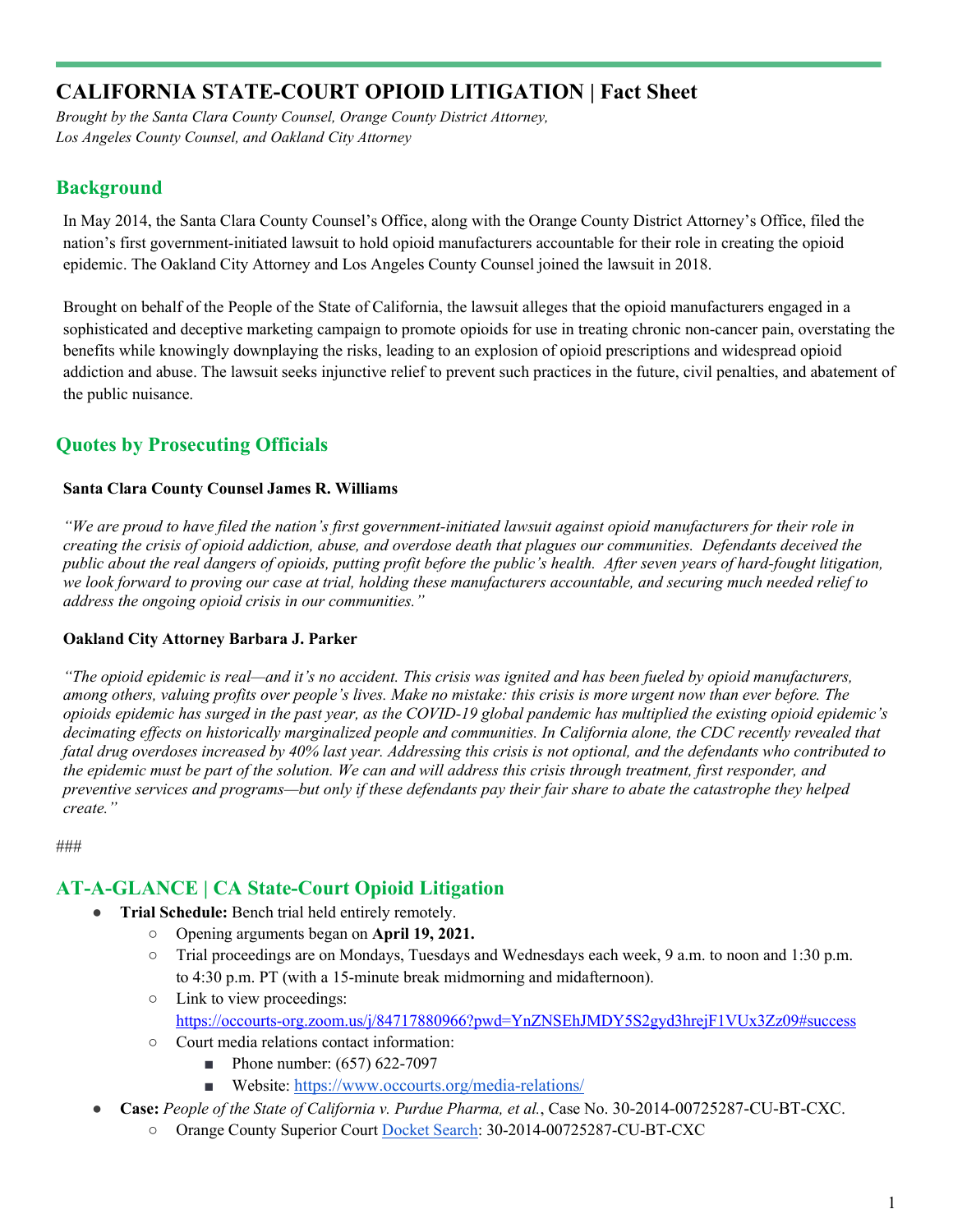- **Court**: Orange County Superior Court
- **Judge**: Hon. Peter J. Wilson
- **Plaintiff**: The People of the State of California, acting by and through the Santa Clara County Counsel, Orange County District Attorney, Los Angeles County Counsel, and Oakland City Attorney
- **Defendants**: Opioid manufacturers Johnson & Johnson, Endo, Teva, and Allergan. [Full list of parties](https://counsel.sccgov.org/sites/g/files/exjcpb426/files/20180608-6th_Amended_Complaint.pdf) can be found in the People's operative complaint.
- **Claims/Causes of Action:**
	- Public Nuisance *The People allege that Defendants' deceptive marketing scheme created a public nuisance—i.e., the opioid epidemic—in California and particularly in the Counties of Santa Clara, Los Angeles and Orange, and the City of Oakland.*
	- False Advertising *The People allege that Defendants made and disseminated false and/or misleading statements about the use of opioids to treat chronic, non-cancer pain.*
	- Unfair Competition *The People allege that Defendants engaged in unlawful, unfair, and fraudulent business practices in the marketing and sale of opioids.*
- **NOTE: This is a state-court case brought by local prosecutors on behalf of the People of California.** 
	- The California state-court litigation is separate from the hundreds of other ongoing cases in other state and federal courts with similar claims against major players in the opioid industry. Please review the "Other Opioid Litigation Matters" section below for more information.

## **About the Opioid Epidemic**

- The opioid epidemic is one of the worst public health crises in U.S. history. According to the CDC, 130 Americans [die every day due to opioid-related drug overdoses.](https://www.cdc.gov/injury/features/prescription-drug-overdose/index.html)
- The Council of Economic Advisers estimates that in 2015 the epidemic resulted in a national cost of over \$500B or [2.8% of GDP.](https://www.whitehouse.gov/sites/whitehouse.gov/files/images/The%20Underestimated%20Cost%20of%20the%20Opioid%20Crisis.pdf)
- Automation of Reports and Consolidated Orders System (ARCOS) data from the Drug Enforcement Administration (DEA) shows over 100 billion opioid pills were distributed across the U.S. between 2006-2014.
	- **Over [10.5 billion](https://www.washingtonpost.com/graphics/2019/investigations/dea-pain-pill-database/) opioid pills were distributed in California during that time period.**
	- $\circ$  In California, opioid overdoses resulting in hospital visits increased b[y 25%](https://www.chcf.org/wp-content/uploads/2018/09/SubstanceUseDisorderAlmanac2018.pdf) from 2011 to 2014.
	- **Santa Clara County** has experienced a [30%](https://skylab.cdph.ca.gov/ODdash/) increase in opioid-related overdose deaths from 2017 to 2019 alone.
	- In **Los Angeles County**, prescription opioid-related hospitalizations increased [30%](http://publichealth.lacounty.gov/sapc/MDU/MDBrief/OpioidBriefFinal.pdf) from 2006 to 2013; prescription opioid-related emergency department visits increased [171%](http://publichealth.lacounty.gov/sapc/MDU/MDBrief/OpioidBriefFinal.pdf) in the same time period.
	- **Oakland**'s Fire Department and other paramedics administered Narcan more than [500 t](https://counsel.sccgov.org/sites/g/files/exjcpb426/files/20180608-6th_Amended_Complaint.pdf)imes per year from 2015-2017 to help prevent opioid overdoses from resulting in fatalities.
	- Opioid addiction is now the primary reason Californians seek substance abuse treatment, and admissions to drug treatment facilities in California more than [doubled f](https://www.samhsa.gov/data/sites/default/files/2014_Treatment_Episode_Data_Set_State_Admissions_9_15_16.pdf)rom 2006-07 to 2010-11.
	- The overprescribing of opioids has also resulted in [a dramatic rise](https://centerforhealthjournalism.org/fellowships/projects/born-drugs-babies-addicted-moms-are-increasing-alarming-rate-california) in the number of infants in California who are born addicted to opioids due to prenatal exposure and suffer from neonatal abstinence syndrome.
- To California and localities around the country decimated by the opioid epidemic, litigation is a vital tool to secure the resources they need now to implement specific programs required at the local level to abate the crisis and sustain the costly, decades-long recovery process ahead.
- Through the litigation, the People seek to do the following:
	- Bring much-needed resources directly into the areas harmed by the epidemic, particularly to Santa Clara County, Orange County, Los Angeles County, and Oakland; and
	- Hold opioid makers accountable and pursue long-term reforms in corporate governance to prevent further harm to communities.